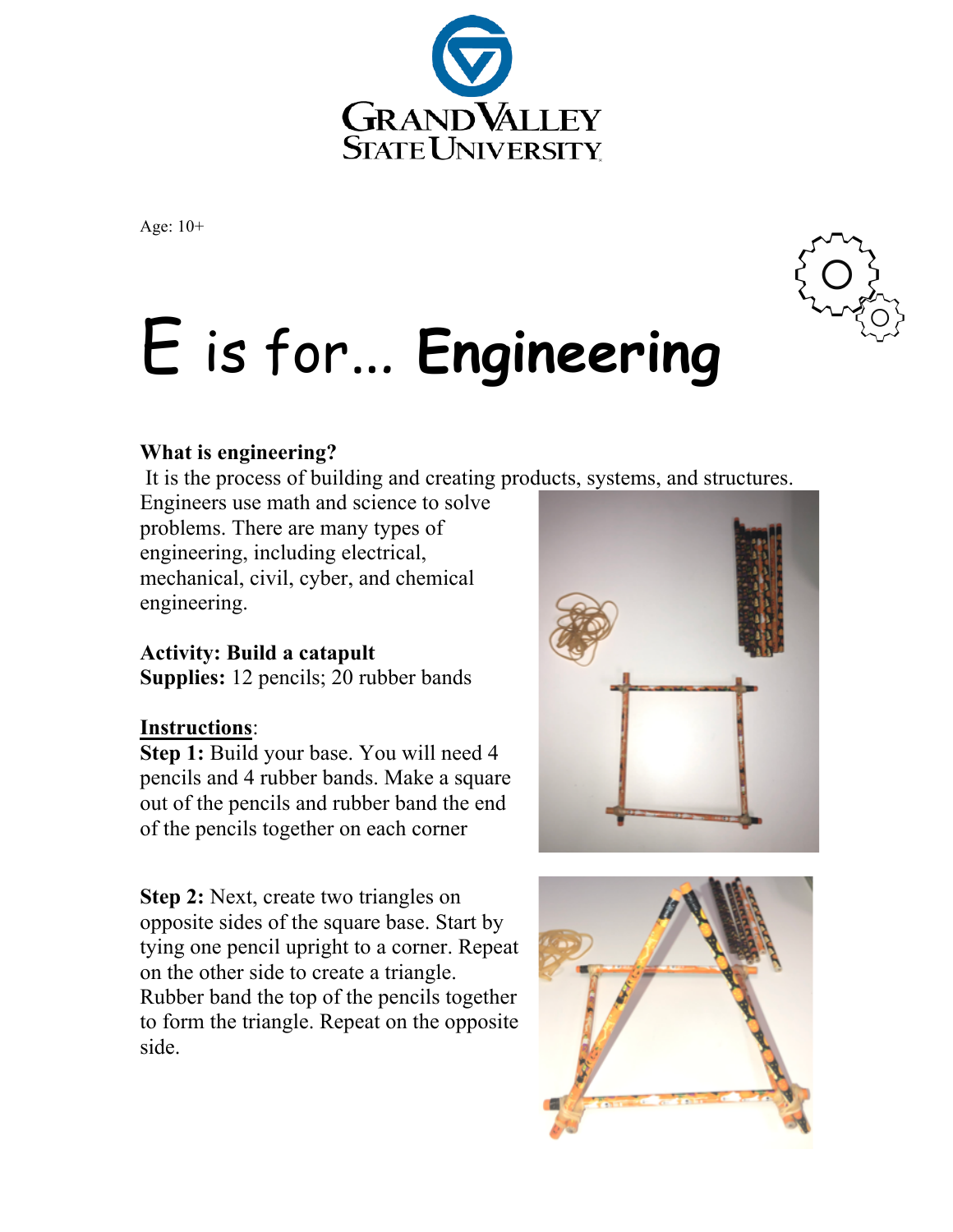**Step 3:** Put a pencil on top connecting the top of the triangles. Rubber band both sides of pencil to the top of the triangles

**Step 4:** Grab 2 pencils and rubber band them together at the end near the erasers and in the middle. Attach the double pencil to the square base, perpendicular to the triangles.

**Step 5:** Next, turn your catapult so the pencils you just secured on the base are facing the opposite way. Add a single pencil parallel to



the square base halfway up and secure with rubber bands on both sides. Once completed take two rubber bands and stretch the band out it reaches the width of the pencil you just secured